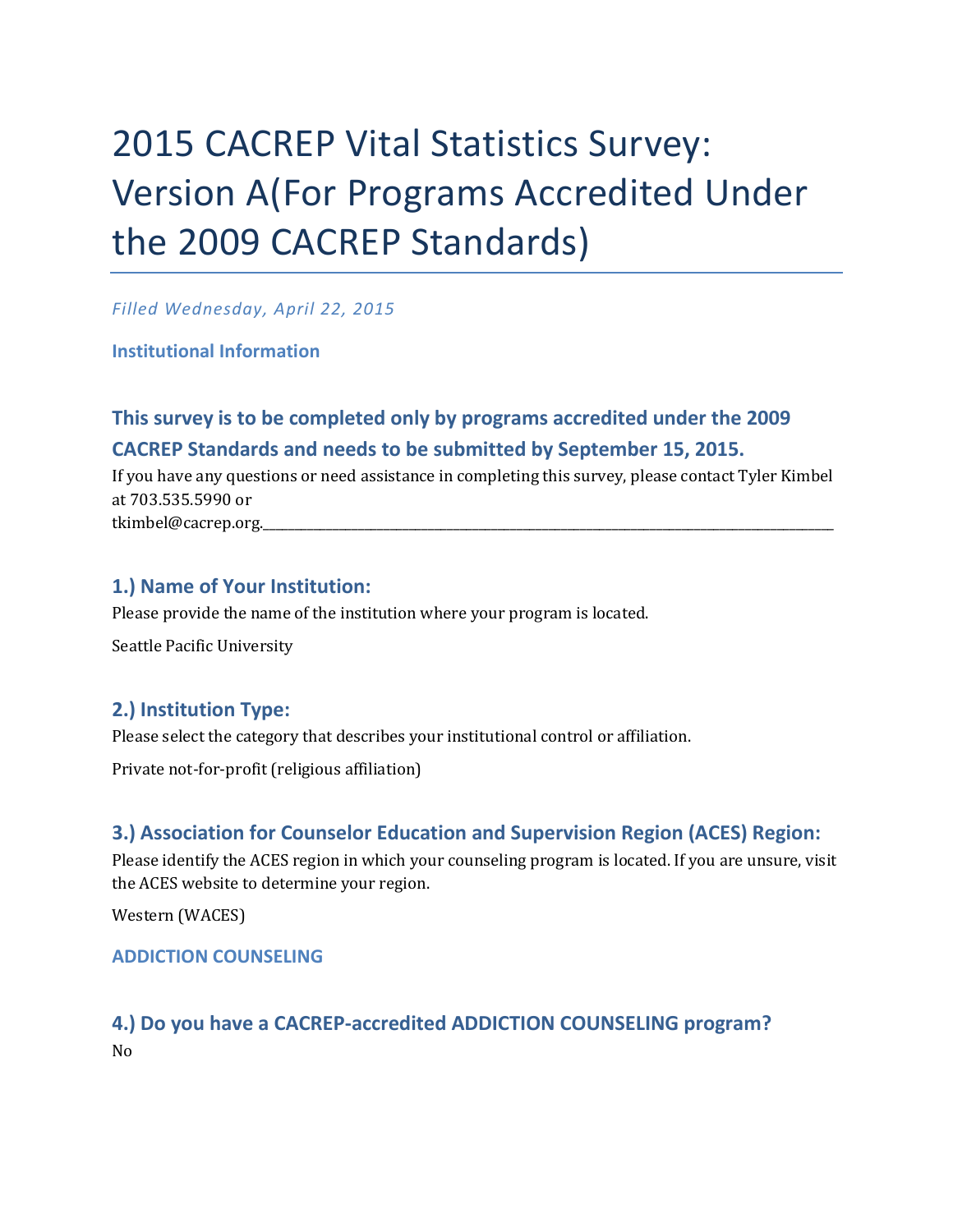### **CAREER COUNSELING**

### **5.) Do you have a CACREP-accredited CAREER COUNSELING program?** No

**CL REHAB**

# **6.) Do you have a CACREP-accredited CLINICAL REHABILITATION COUNSELING program that is dually accredited as a MENTAL HEALTH COUNSELING program?** No

**CMHC**

### **7.) Do you have a CACREP-accredited CLINICAL MENTAL HEALTH COUNSELING**

### **program?**

Please note, this question pertains to programs accredited solely as Clinical Mental Health Counseling programs.

No

**MCFC**

# **8.) Do you have a CACREP-accredited MARRIAGE, COUPLE, AND FAMILY COUNSELING program?**

No

**SCHOOL COUNSELING**

### **9.) Do you have a CACREP-accredited SCHOOL COUNSELING program?** Yes

### **SCHOOL COUNSELING Cont'd**

# **9.A.) What is the minimum number of credit (semester) hours required for your SCHOOL COUNSELING degree?**

For programs operating on a quarter hour system: Please convert the minimum number of required quarter hours to semester hours by multiplying the number of quarter hours by 2/3 to provide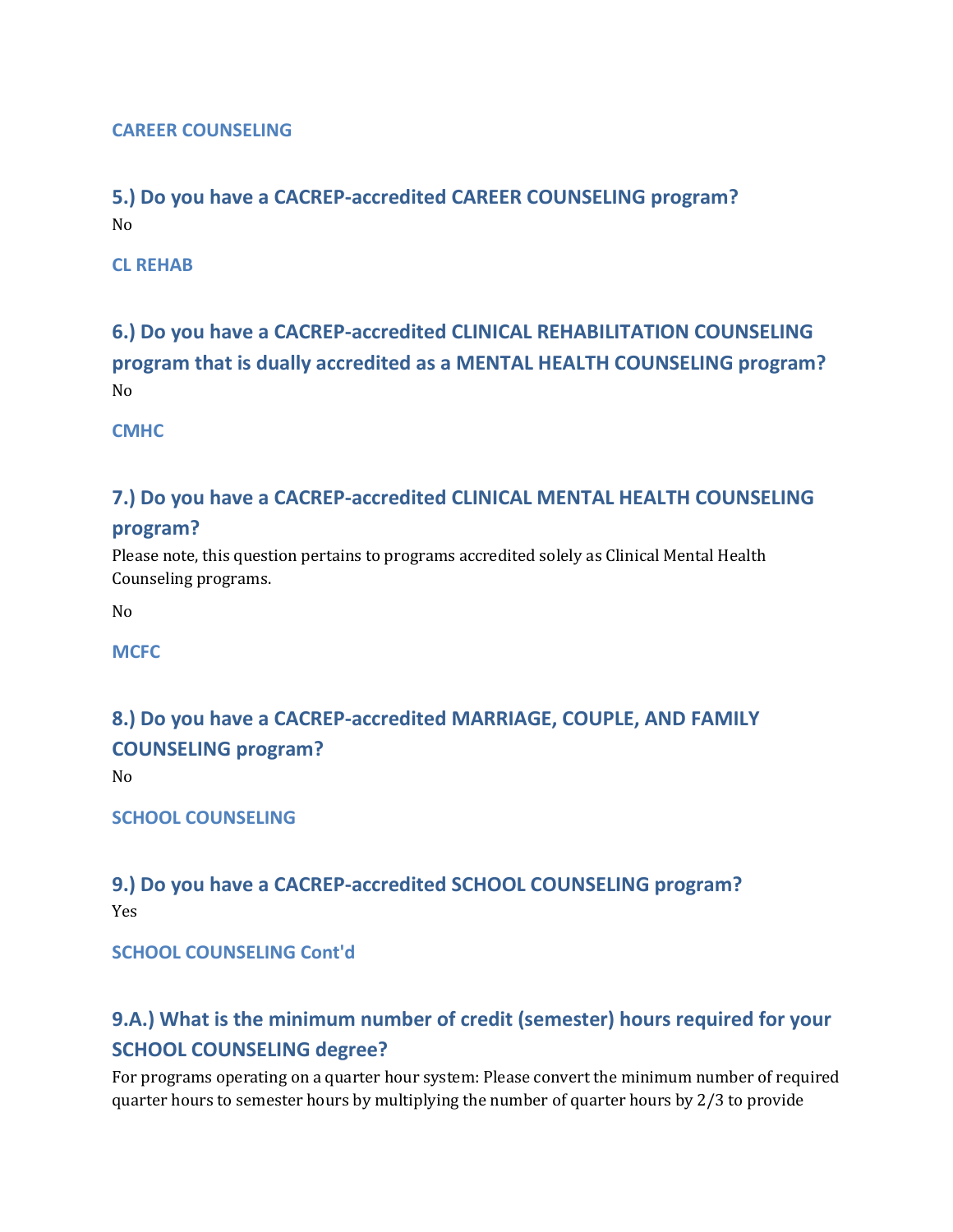your answer. (Example: If the minimum number of quarter hours required for a degree is 72, then 72 x  $(2/3)$  = 48 semester hours.)

48

## **9.B.) How many students are currently enrolled in your SCHOOL COUNSELING**

### **program?**

Please provide a headcount of students currently enrolled in your School Counseling program.("currently enrolled" = students enrolled in your program at the time this survey is being completed)

60

### **SCHOOL COUNSELING PROGRAM/STUDENT OUTCOMES**

# **9.C.) How many students graduated from your SCHOOL COUNSELING program in**

### **the past year?**

Please provide the combined total number of graduates from Summer 2014, Fall 2014, and Spring 2015.

12

# **9.D.) To the best of your knowledge, what is the completion rate of students from your SCHOOL COUNSELING program?**

To the best of your ability, please use the following information as a guide to report your program's completion rate:A program's completion rate is defined as the percentage of admitted students who graduate from the program within the expected time period. If you admit both full-time and parttime students into the program, you may have two completion rates based on differences between full-time and part-time students' expected time from admission to graduation. If this is the case, your program's completion rate is theaverage of the full-time student completion rate and the parttime student completion rate.

80

# **9.E.) To the best of your knowledge, what is the licensure [or certification] examination pass rate of students graduating from your SCHOOL COUNSELING program?**

Please use the drop down menu below to choose the licensure [or certification] examination pass rate, to the best of your knowledge, of students from your program.(NOTE: CACREP does not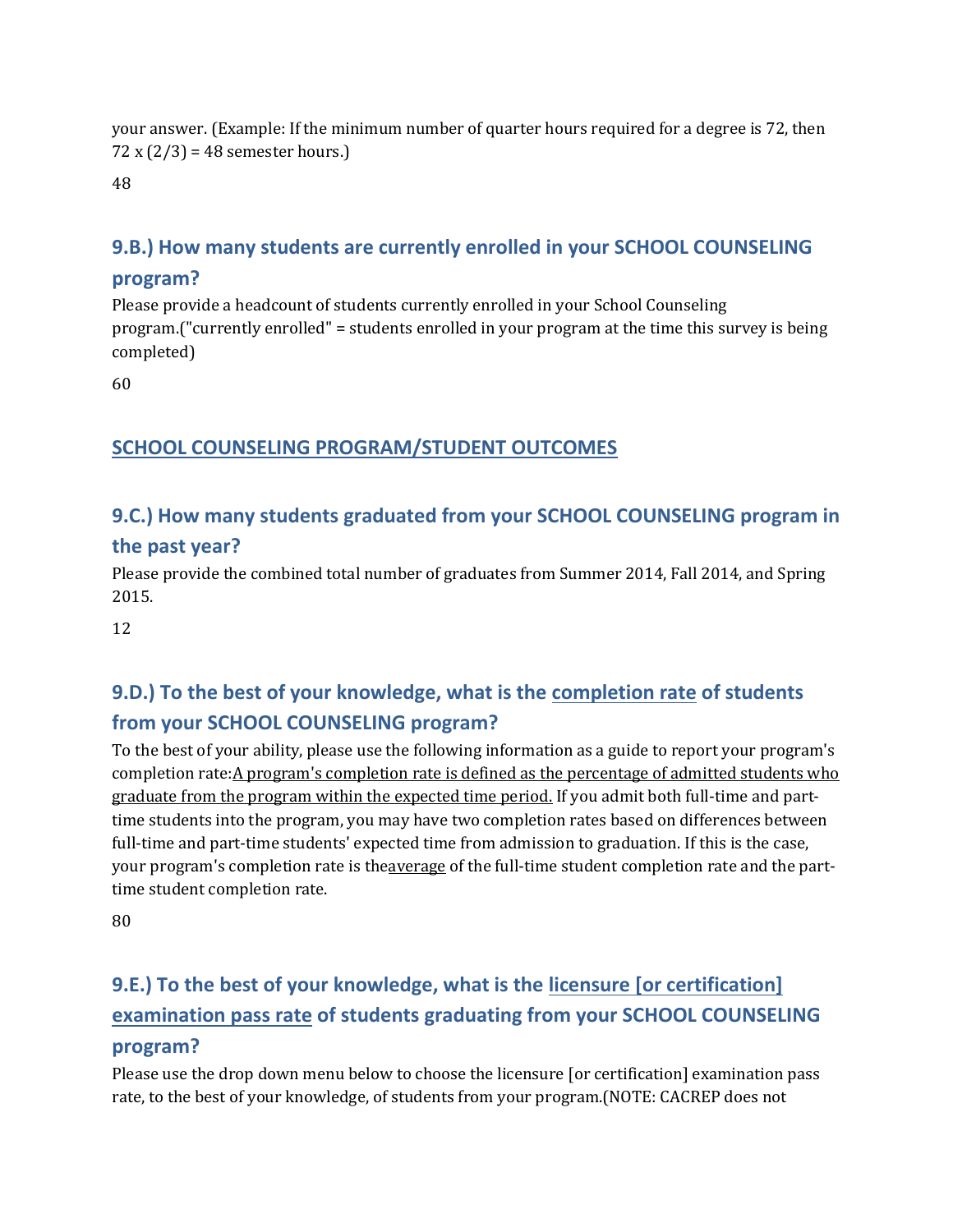dictate the applicable licensure [or certification] examination for any program area in any state. Please provide the licensure [or certification] examination pass rate for the examination that is currently available for students in this program.)

100%

# **9.F.) To the best of your knowledge, what is the job placement rate of graduates from your SCHOOL COUNSELING program who were actively seeking employment?**

To the best of your ability, please use the following calculation as a guide to report your program's job placement rate:Numerator: the number of students who, within 180 days of the day they received their master's counseling degree [in a given award year], obtained employment in the recognized occupation for which they were trained or in a related comparable recognized occupation.Denominator:the number of students who, during the award year, received the master's counseling degree awarded for successfully completing the program and were actively seeking employment.

100

**SA/CC**

# **10.) Do you have a CACREP-accredited STUDENT AFFAIRS AND COLLEGE COUNSELING program?**

No

**Applications and Non CACREP Programs**

# **11.) How many applications for your MASTER'S level CACREP-accredited program(s) did you receive in the past year?**

Please identify the number of master's program applications you received from June 1, 2014 to May 31, 2015.

35

### **12.) Non-CACREP-Accredited Programs:**

Please check all programs offered by your academic counseling unit that are NOT ACCREDITED by CACREP.

• None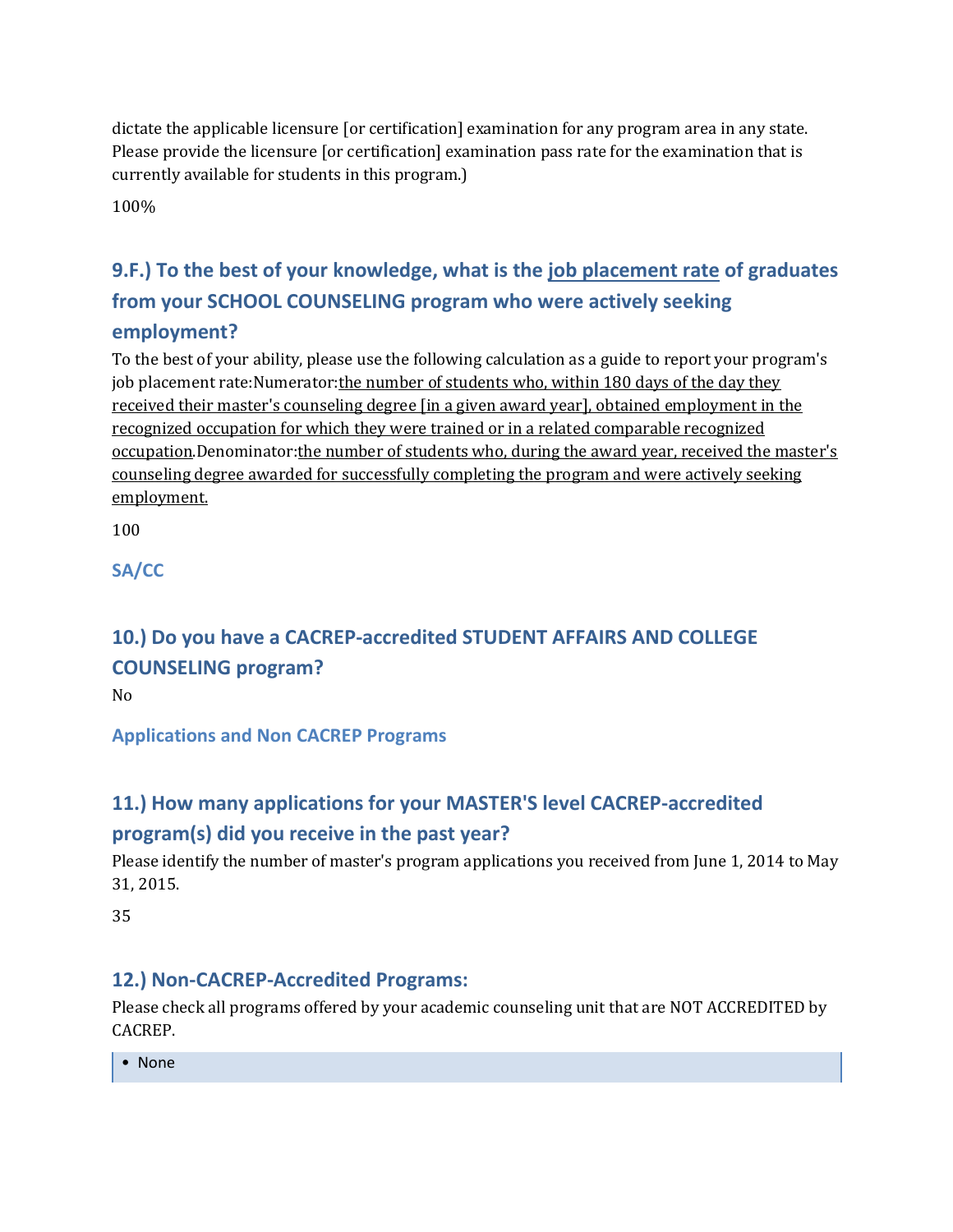#### **Masters Students w Disabilities**

# **13.) Are you able to provide information about the number of students with disabilities enrolled in your CACREP-accredited MASTER'S level counseling program(s)?**

You will be asked to provide the number of students with disabilities by gender. Only select "Yes" if you have information about students with disabilities by gender.

No

#### **Masters Student Demographics**

# **14.) Are you able to provide racial/ethnic background information about students enrolled in your CACREP-accredited MASTER'S level counseling program(s)?**

You will be asked to provide the number of students in each racial/ethnic category by gender. Only select "Yes" if you have information about each racial/ethnic category by gender.

Yes

#### **Masters Student Demographics Cont'd**

### **14.A.) MASTER'S Student Demographics:**

Please provide the headcount of students currently enrolled in your CACREP-accredited master's level program(s) for each category below. (NOTE: nonresident alien is defined as "A person who is not a citizen or national of the United States and who is in this country on a visa or temporary basis and does not have the right to remain indefinitely.")\*All categories require an answer. If you do not have any students that identify with a particular category, please enter "0".

| Variable                                                                       | Response       |
|--------------------------------------------------------------------------------|----------------|
| 14.A.) MASTER'S Student Demographics:   MALE: African American/Black           | $\mathbf 0$    |
| 14.A.) MASTER'S Student Demographics:   FEMALE: African American/Black         | $\overline{2}$ |
| 14.A.) MASTER'S Student Demographics:   MALE: American Indian/Native Alaskan   | $\mathbf 0$    |
| 14.A.) MASTER'S Student Demographics:   FEMALE: American Indian/Native Alaskan | 0              |
| 14.A.) MASTER'S Student Demographics:   MALE: Asian American                   | $\Omega$       |
| 14.A.) MASTER'S Student Demographics:   FEMALE: Asian American                 | 2              |
| 14.A.) MASTER'S Student Demographics:   MALE: Caucasian/White                  | 7              |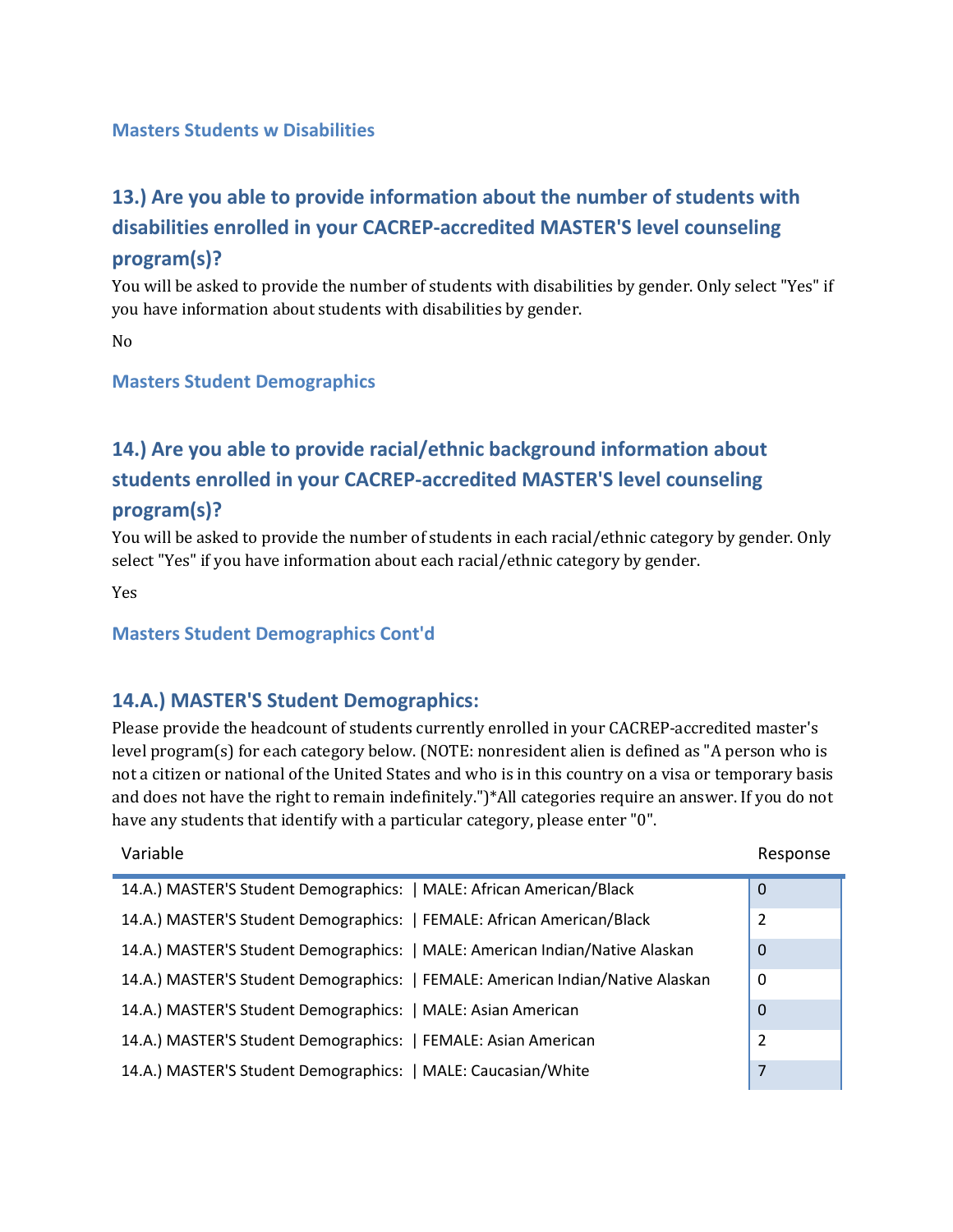| 14.A.) MASTER'S Student Demographics:   FEMALE: Caucasian/White                  | 40             |
|----------------------------------------------------------------------------------|----------------|
| 14.A.) MASTER'S Student Demographics:   MALE: Hispanic/Latino/Spanish American   | $\mathbf 0$    |
| 14.A.) MASTER'S Student Demographics:   FEMALE: Hispanic/Latino/Spanish American | 3              |
| 14.A.) MASTER'S Student Demographics:   MALE: Native Hawaiian/Pacific Islander   | $\mathbf 0$    |
| 14.A.) MASTER'S Student Demographics:   FEMALE: Native Hawaiian/Pacific Islander | $\overline{2}$ |
| 14.A.) MASTER'S Student Demographics:   MALE: Multiracial                        | 1              |
| 14.A.) MASTER'S Student Demographics:   FEMALE: Multiracial                      | $\overline{2}$ |
| 14.A.) MASTER'S Student Demographics:   MALE: Other/Undisclosed                  | $\mathbf{1}$   |
| 14.A.) MASTER'S Student Demographics:   FEMALE: Other/Undisclosed                | $\Omega$       |
| 14.A.) MASTER'S Student Demographics:   MALE: Nonresident Alien                  | $\Omega$       |
| 14.A.) MASTER'S Student Demographics:   FEMALE: Nonresident Alien                | 0              |

### **14.B.) Alternative Identity: (optional)**

If there are students enrolled in your CACREP-accredited master's level program(s) who identify with another gender category (e.g., transgender) or race/ethnicity that does not fit with the categories previously provided, use the text box below to report demographic information for these students. Please identify one or more alternative/preferred gender categories as well as the headcount of students included in each category you list and their corresponding race/ethnicity. Note, there is a 500 word limit for responses.

We do not have any students currently enrolled who identify with another gender category.

### **DOCTORAL CES Programs**

# **15.) Do you have a CACREP-accredited doctoral degree program in COUNSELOR EDUCATION AND SUPERVISION?**

No

**Faculty**

# **16.) How many FULL-TIME faculty members do you have in your academic counseling unit? If you have a CES doctoral program, your academic counseling unit is comprised of both your CES doctoral program and your master's level counseling program(s).**

Please provide only the number of faculty members with <u>full-time appointments</u> in your academic counseling unit. This should be a whole number (i.e., no decimals or fractions).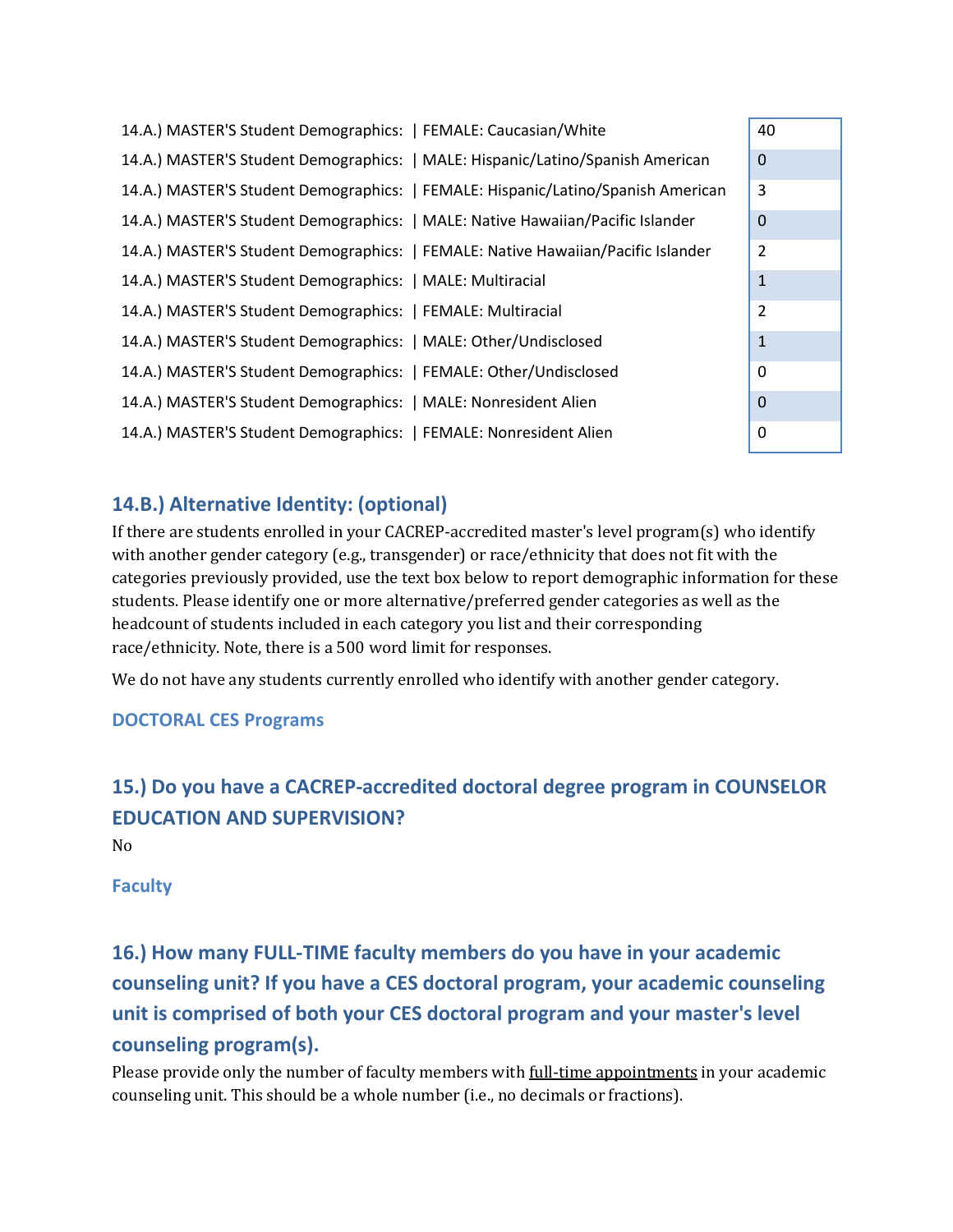# **17.) Are you able to provide racial/ethnic background information about FULL-TIME faculty members in your academic counseling unit?**

Similar to the student demographic question, you will be asked to provide the number of full-time faculty in each racial/ethnic category by gender. Only select "Yes" if you have information about each racial/ethnic category by gender.

Yes

#### **Faculty Demographics**

### **17.A.) FULL-TIME Faculty Demographics:**

Please provide the headcount of full-time faculty members in your academic counseling unit for each category below. (NOTE: nonresident alien is defined as "A person who is not a citizen or national of the United States and who is in this country on a visa or temporary basis and does not have the right to remain indefinitely.")\*All categories require an answer. If you do not have any fulltime faculty that identify with a particular category, please enter "0".

| Variable                                                                          |                | Response |
|-----------------------------------------------------------------------------------|----------------|----------|
| 17.A.) FULL-TIME Faculty Demographics:   MALE: African American/Black             | $\overline{0}$ |          |
| 17.A.) FULL-TIME Faculty Demographics:   FEMALE: African American/Black           | 0              |          |
| 17.A.) FULL-TIME Faculty Demographics:   MALE: American Indian/Native Alaskan     | $\Omega$       |          |
| 17.A.) FULL-TIME Faculty Demographics:   FEMALE: American Indian/Native Alaskan   | 0              |          |
| 17.A.) FULL-TIME Faculty Demographics:   MALE: Asian American                     | $\mathbf 0$    |          |
| 17.A.) FULL-TIME Faculty Demographics:   FEMALE: Asian American                   | 1              |          |
| 17.A.) FULL-TIME Faculty Demographics:   MALE: Caucasian/White                    | $\mathbf{1}$   |          |
| 17.A.) FULL-TIME Faculty Demographics:   FEMALE: Caucasian/White                  | $\mathbf{1}$   |          |
| 17.A.) FULL-TIME Faculty Demographics:   MALE: Hispanic/Latino/Spanish American   | 0              |          |
| 17.A.) FULL-TIME Faculty Demographics:   FEMALE: Hispanic/Latino/Spanish American | 0              |          |
| 17.A.) FULL-TIME Faculty Demographics:   MALE: Native Hawaiian/Pacific Islander   | 0              |          |
| 17.A.) FULL-TIME Faculty Demographics:   FEMALE: Native Hawaiian/Pacific Islander | 0              |          |
| 17.A.) FULL-TIME Faculty Demographics:   MALE: Multiracial                        | 0              |          |
| 17.A.) FULL-TIME Faculty Demographics:   FEMALE: Multiracial                      | $\mathbf 0$    |          |
| 17.A.) FULL-TIME Faculty Demographics:   MALE: Other/Undisclosed                  | $\mathbf 0$    |          |
| 17.A.) FULL-TIME Faculty Demographics:   FEMALE: Other/Undisclosed                | $\pmb{0}$      |          |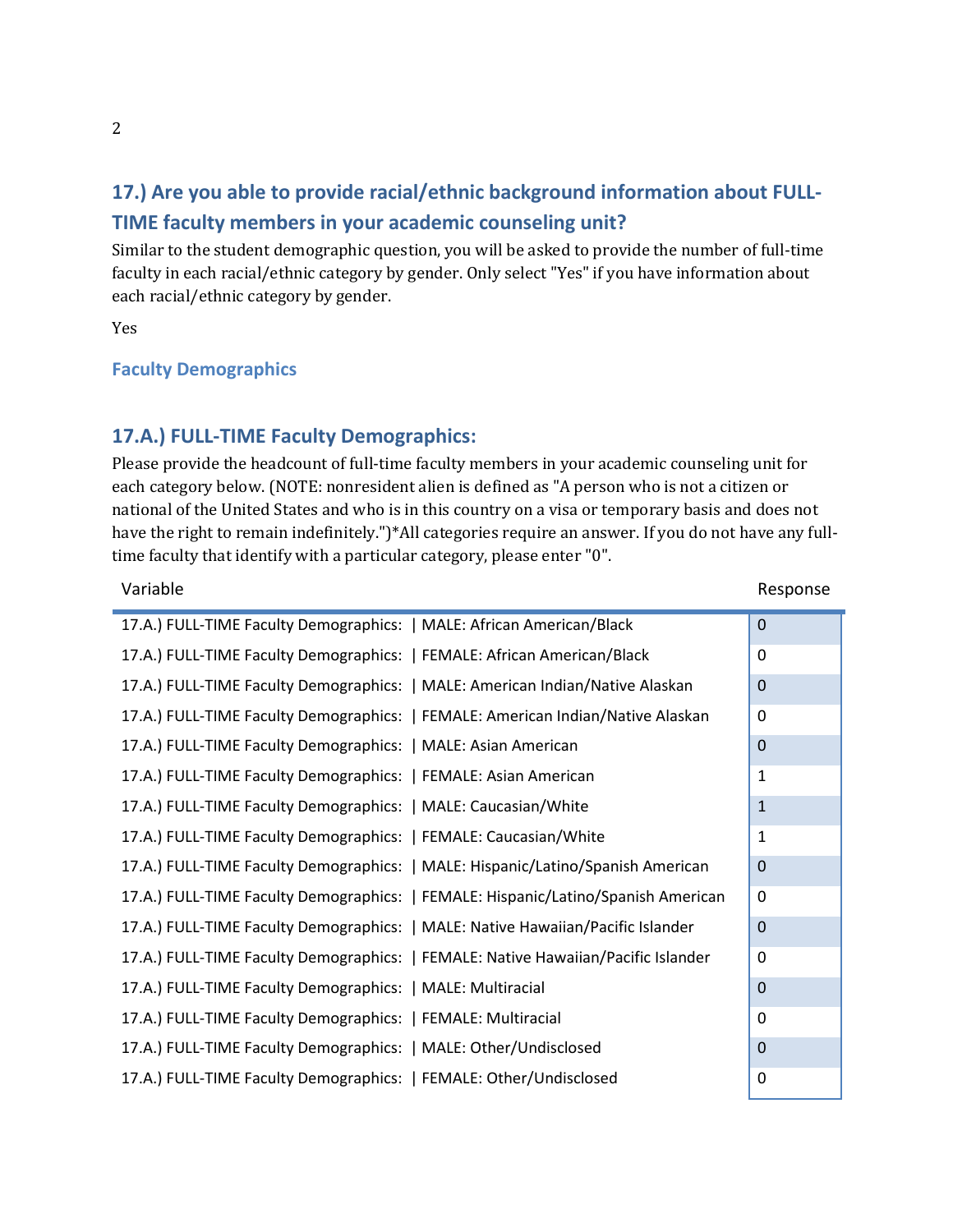

### **16.B.) Alternative Identity: (optional)**

If there are full-time faculty members in your academic counseling unit who identify with another gender category (e.g., transgender) or race/ethnicity that does not fit with the categories previously provided, use the text box below to report demographic information for these faculty members. Please identify one or more alternative/preferred gender categories as well as the headcount of full-time faculty members included in each category you list and their corresponding race/ethnicity. Note, there is a 500 word limit for responses.

There are no faculty who identify with another gender category.

#### **Program Questions**

**18.) This year CACREP sponsored the second "CACREP Advocacy Week" which took place February 23-27, 2015. Please indicate the Advocacy Week activities in which students and/or faculty members from your program(s) participated (to the best of your knowledge).**

Use these Advocacy Week activity examples as a reference for your response:\*Program Advocacy (ex: submitted a video for the Advocacy Week Video Contest and/or developed an advocacy project to address a need within your own program)\*Community Awareness Advocacy (ex: developed brochures, flyers, posters, or presentations to advertise your counseling program and/or raise awareness about who counselors are and the services they provide)\*Professional Service Advocacy (ex: sought service opportunities at the local, state, or national level within counseling organizations and/or participated in the IRCEP book drive)\*Social Network Advocacy (ex: promoted public awareness of counselors by sharing information via social networks and/or posting about current professional issues in online forums)\*Political Advocacy (ex: wrote to state licensure board, department of education, or the ACA Governing Council regarding unified educational standards for counselors and/or licensure portability)

- Program Advocacy
- Professional Service Advocacy
- Political Advocacy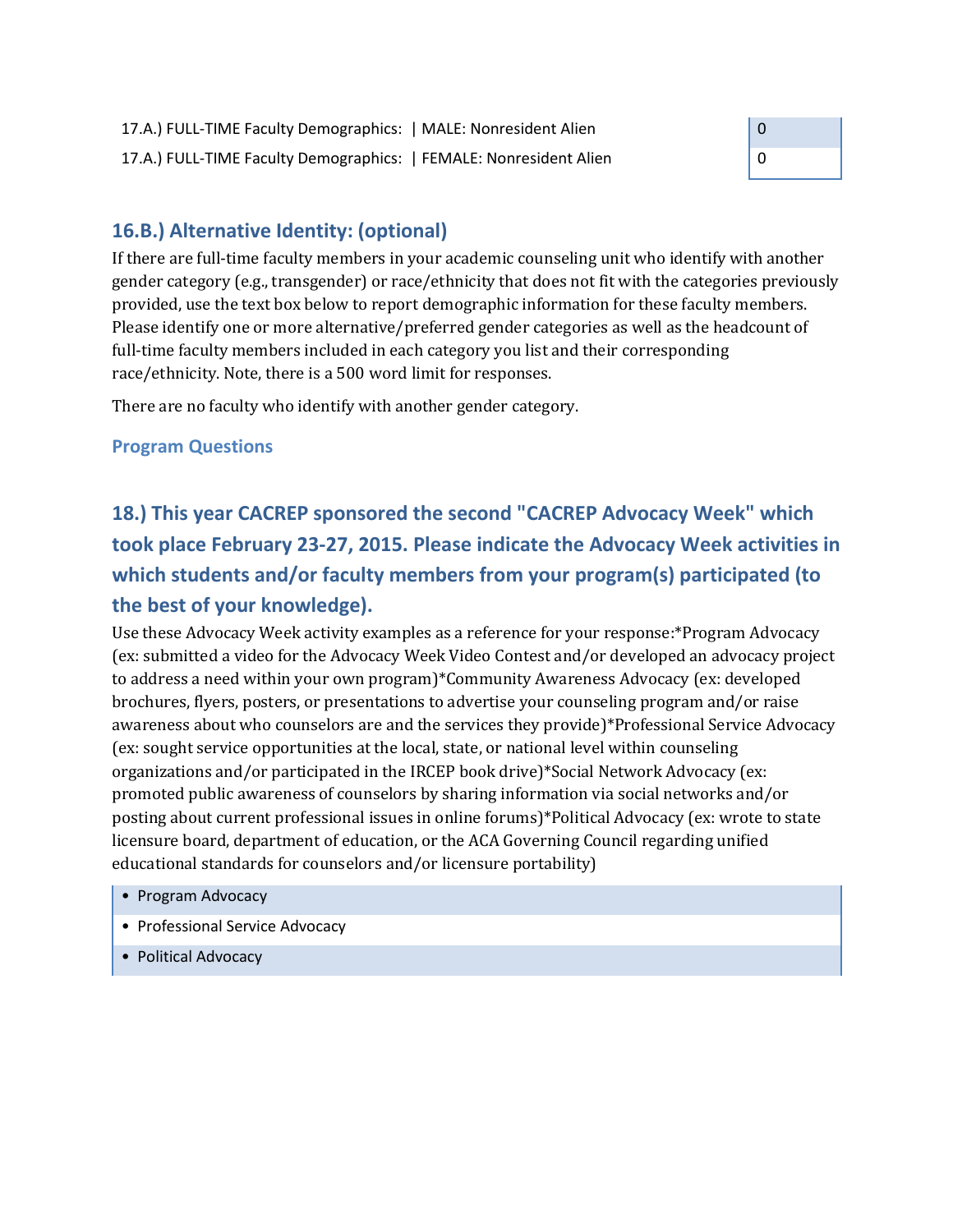**19.) CACREP has recently been involved in national discussions related to school counseling and "college and career readiness" (e.g., 2014 White House Convenings). As CACREP continues to work with other national organizations, we would like to better understand how CACREP-accredited School Counseling programs are currently preparing school counselors in this area.**

**19.A.) To what degree is college and career readiness emphasized within your School Counseling program curriculum?** Highly emphasized

**19.B.) What is the title of the graduate course in which college and career readiness information is primarily addressed with your school counseling students?**

Career Counseling in the Schools

# **19.C.) Where are your school counseling students required to demonstrate knowledge and/or skill development related to college and career readiness?**

- During Coursework
- Practicum
- Internship

**19.D.) If you have any comments related to the "college and career readiness" questions above or about recent state/federal movements in this area, please share them below.**

No additional comments.

#### **Contact Info/Comments**

### **20.) Please provide a contact email address:**

This address will be used if the CACREP office has any questions about the information provided in this survey.

edwards@spu.edu